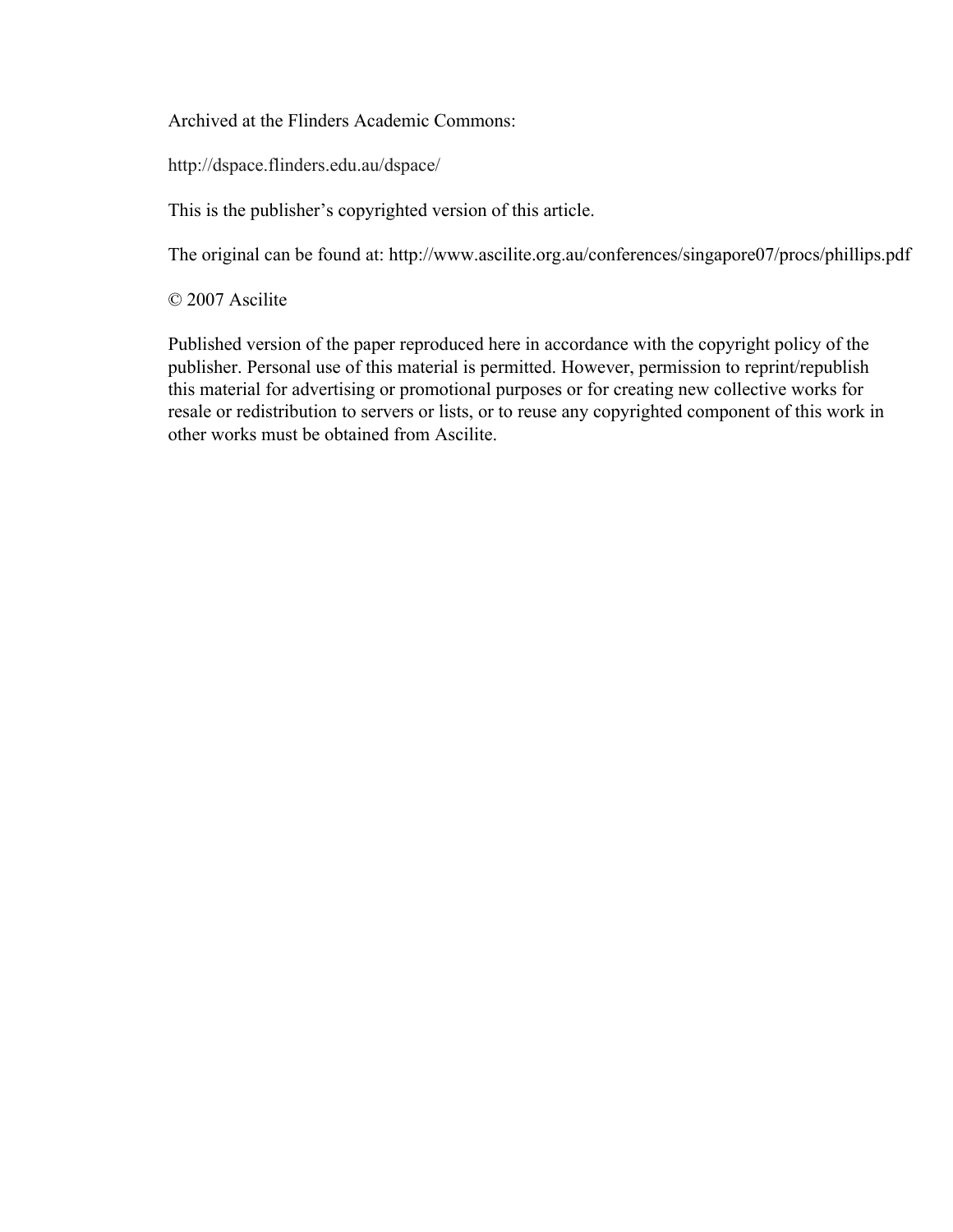# **Staff and student perspectives on web based lecture technologies: Insights into the great divide**



**Rob Phillips,** Murdoch University

**Maree Gosper, Margot McNeill, Karen Woo,** Macquarie University

**Greg Preston**, University of Newcastle

#### **David Green**, Flinders University

Web-based lecture technologies (WBLT) have been introduced by some Australian Universities in recognition that many students need flexible learning choices during their studies. This paper reports on some of the findings of a research project, "the impact of WBLT on current and future practice in learning and teaching". The research was conducted across four Australian universities, with data obtained from surveys and in-depth interviews with both staff and students who had used WBLT. While student perceptions about WBLT have been largely positive, staff opinions are varied. Many lecturers see the potential of WBLT as a study tool and recognise students' need for flexibility. However, staff are concerned that WBLT are exacerbating a trend

toward declining lecture attendance, which they are linking to a drop in academic performance. While some lecturers indicate they have made changes to their lecturing in response to the technologies, there is little evidence of changes to the curriculum to effectively utilise these technologies.

Keywords: web-based lecture technologies, Lectopia, ilecture, student attendance trends

### **Introduction**

Web-based lecture technologies (WBLT) are systems which digitally record face-to-face lectures for delivery in streaming media formats for access by students on demand (Fardon, 2003). Lectopia (previously known as iLecture) is an example of this type of technology which is currently used at 14 universities in Australia (Lectopia, 2007). Web-based lecture technologies are gaining popularity as universities recognise the advantages of offering more flexible access to resources and learning options for students in increasingly globalised and competitive markets.

Many students have been quick to adopt the technologies, due to the convenience and flexibility offered by anytime, anywhere access (Fardon, 2003). Anecdotal feedback from lecturers on the other hand indicates a mixed response. While some applaud the flexibility and access to otherwise missed material that WBLT offers, others have concerns about the technology, linking its use to falling lecture attendance and poor learning experiences. We know that the introduction of new technologies is accompanied by changes to the way students learn and teachers teach. This is happening with the introduction of WBLT. To ensure that the choices provided to students have a positive impact on learning, we need to understand the nature of these changes and what they mean for the design of curricula, in particular the role of lectures and the practice of lecturing.

To explore the impact of WBLT on teaching and learning from both staff and students' perspectives, a team of researchers from four Australian Universities has embarked on a project, funded by the Carrick Institute for Learning and Teaching in Higher Education. Three of the participating universities use Lectopia and the fourth makes use of a combination of streaming video/audio and media files to deliver lecture materials across the university. More details about the project are available on the project web site at: http://www.cpd.mq.edu.au/teaching/wblt/overview.htm.

This paper reports on findings which relate to student and staff use of WBLT and their perceptions about the technologies' impact on student learning.

In particular, themes to be explored include: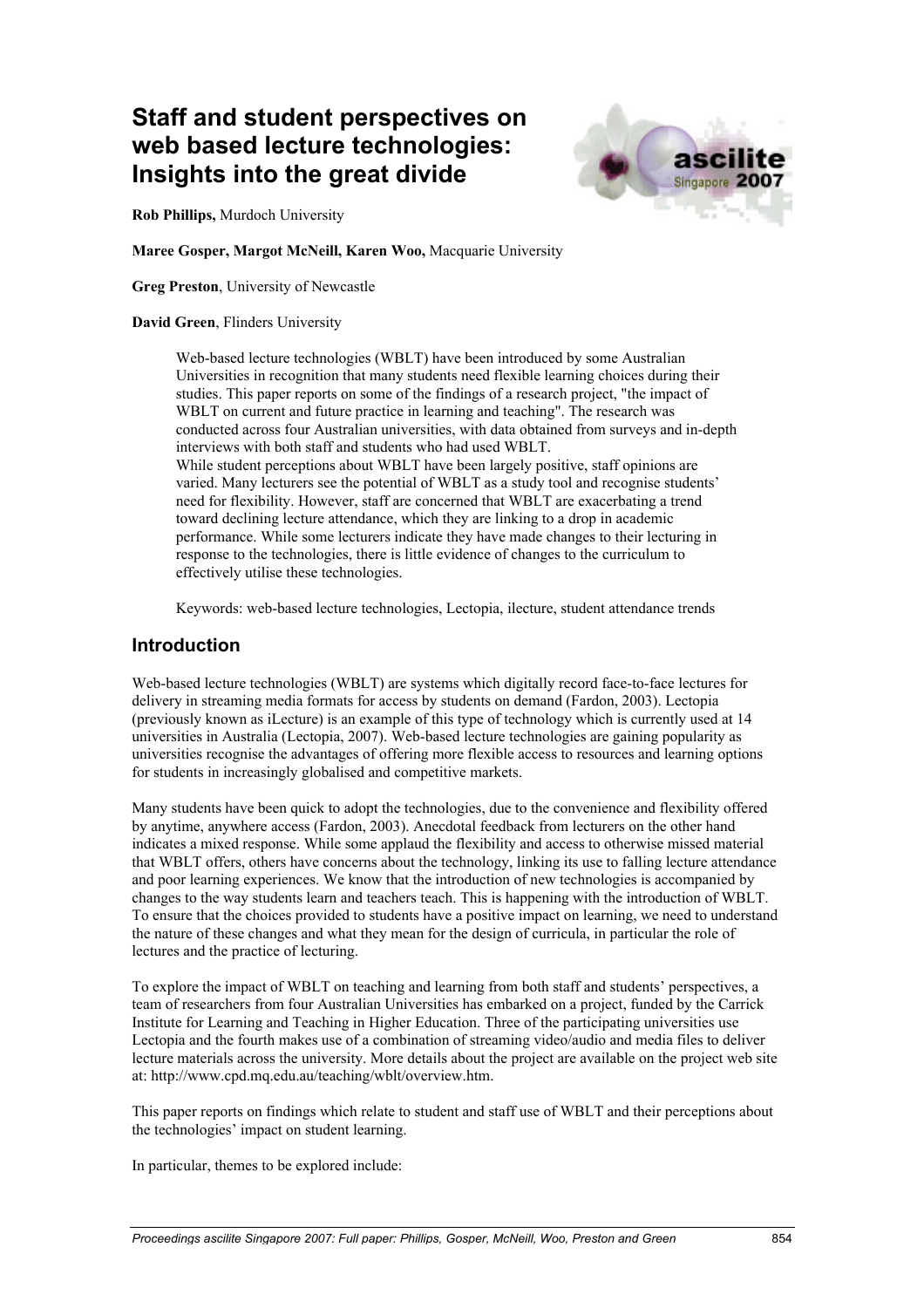- The disconnect between staff and student perceptions about the use of WBLT in different contexts;
- Issues emerging from the use of the technologies, for example perceived changes in lecture attendance and student engagement;
- Staff perceptions about how to address these issues.

Earlier findings relating to the student experience have been reported elsewhere (Gosper et. al. 2007; McNeill et. al., 2007) and are also available on the project web site.

# **Background**

The changing profile of higher education students is well documented in the literature. Universities can no longer afford to limit enrolment to the elite – 'the most intelligent or privileged 10-15% of the population, who had the interest, motivation and ability to learn largely on their own' (Phillips, 2005). They are now required to meet the needs of an increasingly diverse cohort of learners*.* A relatively large proportion of Australian university students are mature-aged, with only 27.2% aged under 20 (Australian Vice-Chancellors' Committee, 2001: 39) and many combine their studies with work or family commitments. A recent report on student finances (Australian Vice-Chancellors' Committee, 2007) indicates that 71% of Australian university students undertake paid employment during semester, working an average of 15 hours per week. Students are demanding more flexibility to enable them to study while managing their work and family commitments (McInnis & Hartley, 2002). A recent study by Anderson (2006) reported that 78% of students found that work impacted on their study, and 40% felt that their university did not cater well for students in paid employment.

The introduction of WBLT has been one response to the need for flexibility of access. It provides students with choices in how they access lecture content and how they use that content to support their learning. While WBLT have obvious benefits in the flexibility they offer, students are also generally positive about the impact these technologies have on their learning. In McElroy & Blount's (2006) survey of 411 students on their usage of WBLT, more than 75% of students agreed that iLecture enhanced the course when compared to other subjects that did not include iLecture.

Soong, Chan, Cheers and Hu (2006) reported on a similar study conducted in Singapore, but with videorecorded lectures. In a survey of 1160 students, they found that 94.9% agreed that the video-recorded lectures were useful in relation to their studies. The most popular reasons for using video recorded lectures were for reviewing difficult parts of the lecture and for exam preparation.

There is also evidence that WBLT are used by students as a study tool to complement face-to-face lectures (Signor, 2003; Williams & Fardon, 2007). Students have reported using WBLT to support their learning by checking over notes, by reviewing difficult concepts, by revising for exams and by listening to missed lectures (McElroy & Blount, 2006; McNeill et. al., 2007).

Despite the positive reception by students, the response by academic staff has been less consistent. Some academics have accepted the need for change in the current climate of higher education and have adopted technologies such as WBLT as tools which can be used to enhance student learning (Williams and Fardon, 2007). Shannon (2006) reported that most of her students found the technology beneficial to their learning and that the overall grades of the class were not different from previous semesters where podcasts of lectures were not available. Other academics criticise WBLT as reinforcing lecturing as a transmission model of teaching (Donnan, Kiley, & McCormack, 2004) and some have linked them to decreasing attendance in lectures (Williams and Fardon, 2007). Massingham and Herrington (2006) reported a relationship between students' participation in class and their final results, suggesting that students who do not attend lectures also miss out on opportunities to participate, which could result in surface engagement with the content.

Despite the rhetoric surrounding WBLT and dropped attendance, the literature consistently shows that the availability of WBLT is only a minor factor in contributing to students' low attendance (Maag, 2006; Massingham & Herrington, 2006). Among the other factors are students' changing lifestyles, their attitudes to learning and their perceptions of the teaching they encounter when they do attend.

# **Methodology**

This paper reports on one aspect, that relating to the differing perspectives of staff and students, of a larger research study exploring how web-based lecture technologies can best be used to support learning and teaching. The study employed a mixed methods approach (Creswell, 2003), drawing on quantitative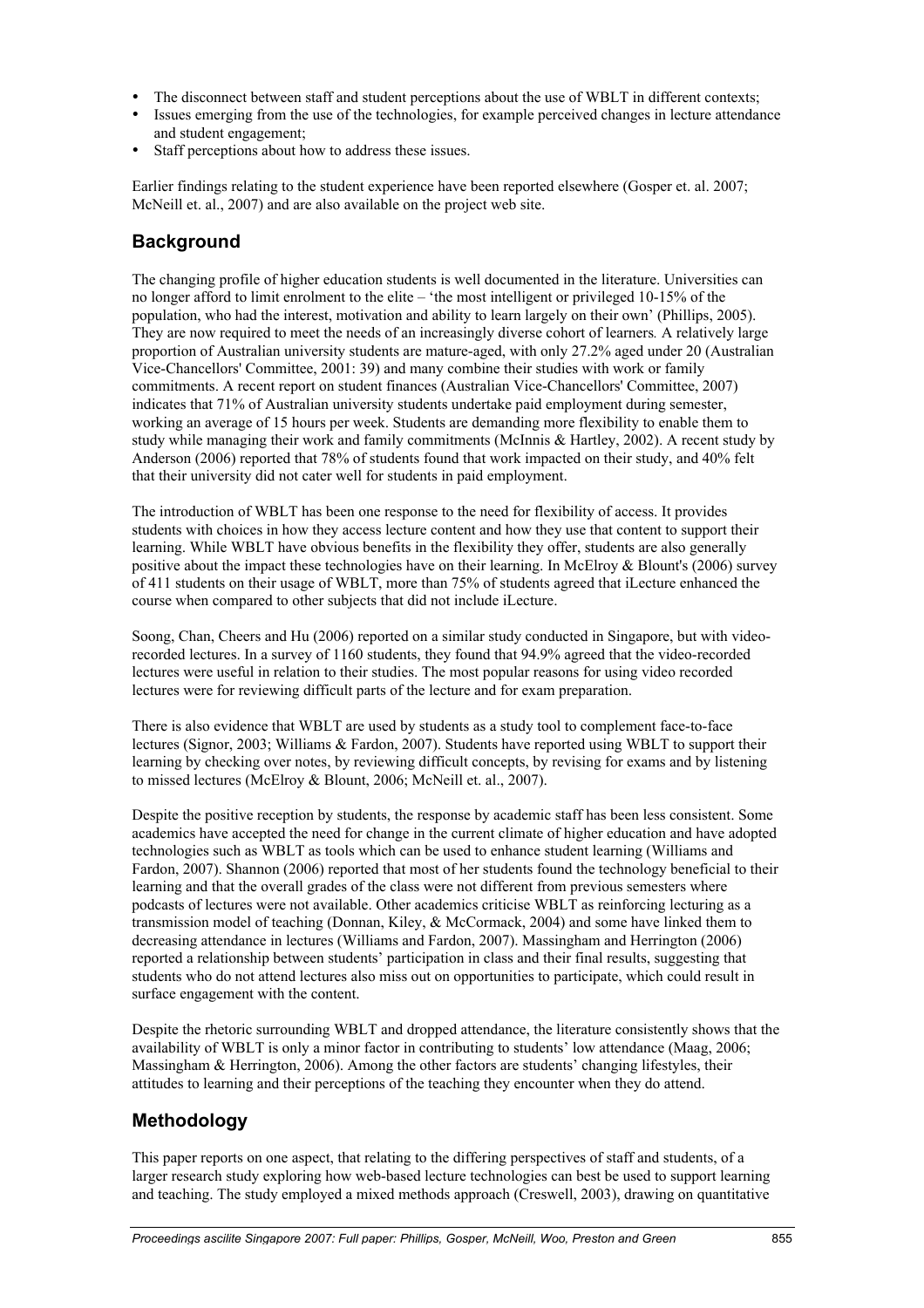and qualitative data obtained from both students and staff who used WBLT. Three main data collection activities were undertaken during the study: a student survey, a staff survey, and in-depth interviews with both students and staff. The student and staff surveys were designed based on previous research (McElroy & Blount, 2006) and findings from initial focus groups with staff, as well as institutional surveys. The surveys conducted at the participating universities aimed to provide a comprehensive overview of experiences of participants using web-based lecture technologies to enhance learning.

The student survey collected data on four specific areas in relation to the students and their use of WBLT. The first part of the survey asked students about their experience of WBLT in the context of a specific subject. In the second part, students were given the Revised Two-factor Study Process Questionnaire (Biggs, 2001). The third part of the questionnaire asked students about their overall experience of WBLT in the university. In the final part, students' demographic information was collected. In total, 13278 students were invited across the four universities and 815 responded. The exact response rate of the survey cannot be determined as, although all students enrolled in those subjects were offered the technology, it is impossible to know the exact number of students in those units who actually used WBLT. Nonetheless, the sample size was large enough for statistically valid conclusions to be made.

The staff survey was designed to correspond where possible with the student survey, so that results could be compared. The survey collected data on three specific areas in relation to lecturers and their use of WBLT: 1) the teaching and curriculum context, including details of delivery mode and discipline area; 2) the reasons for using WBLT and the strategies adopted; and 3) perceptions of the effect of WBLT on lecture attendance and communication patterns between themselves and their students. In addition, Trigwell & Prosser's (2004) *Approaches to Teaching Inventory* was included to provide insight into lecturers' perspectives of their teaching philosophy. A total of 676 academic teaching staff who had made use of WBLT were invited to participate in the survey and 155 (22.9%) responded from across the four universities.

The interviews of staff and students aimed to provide a contextualised view of the issues that arose from the surveys. Participants self nominated and in total, 6 lecturers and 10 students were interviewed using a semi-structured instrument derived from the survey questions.

The statistical package SPSS was used to undertake analysis of the quantitative data and the general descriptive data were supplemented by correlational, factorial, variance and regression analyses. The Software package nVIVO was used to analyse the qualitative data. Further details of the methodology are available on the project website**.**

### **Results**

The following sections present the results of the staff survey, supplemented by interview data; and compare them with previously published student data. Key themes which arose from the research are explored: overall perceptions, reasons for using WBLT, lecture attendance trends, the lecture experience, the teaching context, and curriculum design issues.

### **Overall perceptions of WBLT**

A key issue for investigation was staff and student experiences of WBLT and the impact of the technologies on learning and teaching. The staff survey asked about perceptions of the use of WBLT for teaching and learning. The results are shown in Table 1, together with the student results for the same question. There was a mixed response about staff experiences, with 54% of respondents finding use of WBLT to be generally positive, while another 26% found the experience to be negative. A higher percentage of students (76%) were positive about WBLT, with only 11% negative. The difference between the staff and student responses on this item was significant at the p<0.05 level.

#### **Table 1: Staff and student responses to the statement "overall, my experience of using WBLT for teaching and learning has been positive". Percentage responses on a five point Likert scale**

| Response               | Staff $(N=136)$ | Student $(N=700)$ |
|------------------------|-----------------|-------------------|
| Almost always          | 29.4%           | 44.0%             |
| Frequently             | 24.3%           | 32.2%             |
| About half of the time | 18.4%           | 12.7%             |
| Sometimes              | $14.7\%$        | 7.6%              |
| Rarely or almost never | 11.8%           | $3.4\%$           |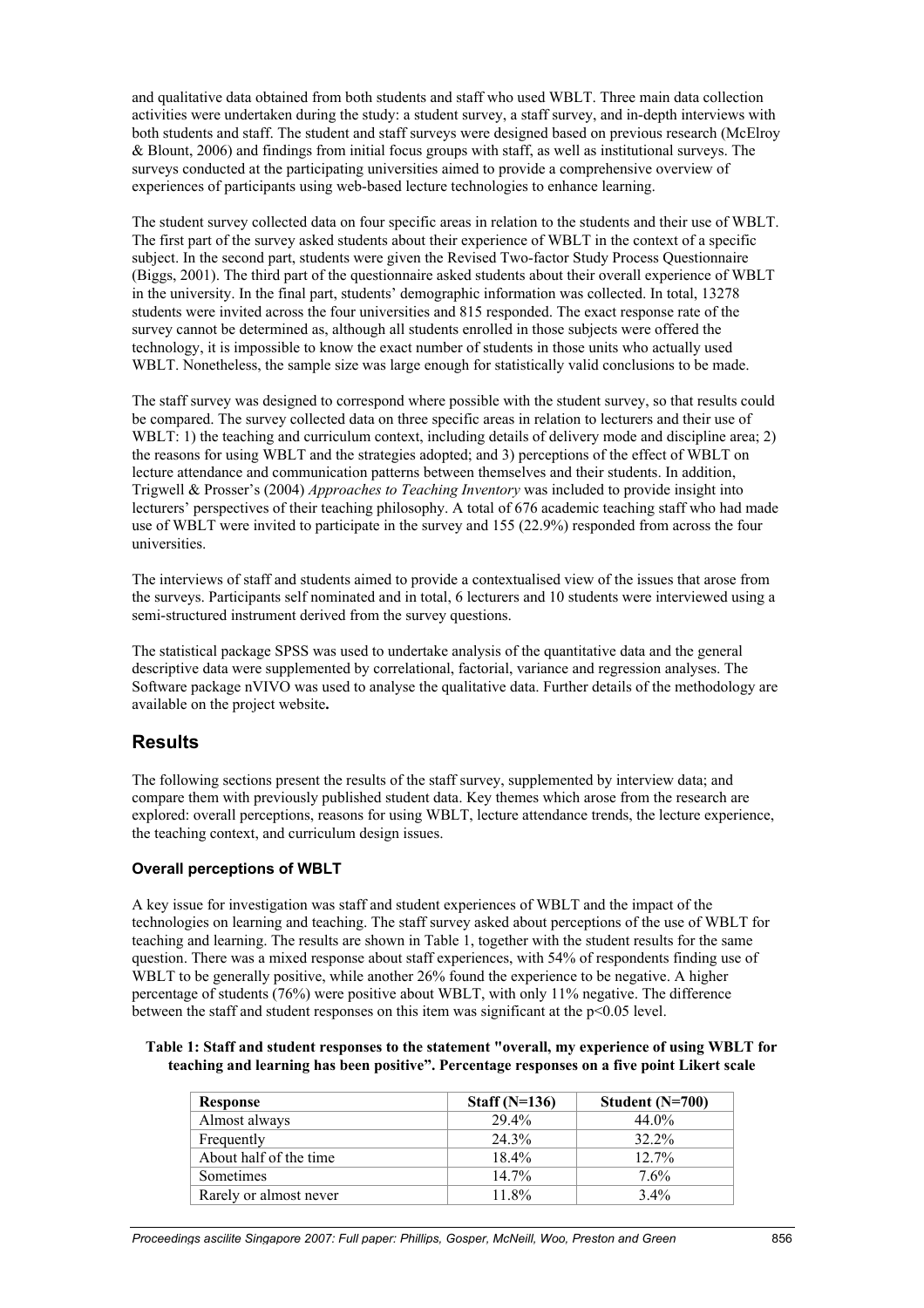Students and staff had divergent views on the ability of WBLT to support learning and achieve better results. As shown in Table 2, 66.7% of students compared with 30.2% of staff agreed that WBLT helped them achieve better results. In addition, 79.9% of students compared with 48.9% of staff agreed that WBLT made it easier for students to learn. There was a significant difference ( $p<0.05$ ) between the perceptions of the staff and students on these two dimensions.

|                        | Do you think using WBLT has helped                |                               | Do you think using WBLT makes it            |                        |  |
|------------------------|---------------------------------------------------|-------------------------------|---------------------------------------------|------------------------|--|
|                        | your students (you) to achieve better<br>results? |                               | easier for your students (you) to<br>learn? |                        |  |
| Response               | <b>Staff</b><br>$(N = 139)$                       | <b>Student</b><br>$(N = 746)$ | <b>Staff</b><br>$(N = 139)$                 | Student<br>$(N = 746)$ |  |
| $Yes - significantly$  | $7.9\%$                                           | $35.1\%$                      | $12.2\%$                                    | $47.1\%$               |  |
| $Yes - moderately$     | 22.3%                                             | 31.6%                         | 36.7%                                       | 32.8%                  |  |
| Not sure if any change | 54.7%                                             | 23.3%                         | 38.1%                                       | $13.4\%$               |  |
| $No - didn't help$     | $9.4\%$                                           | $8.6\%$                       | $7.2\%$                                     | $5.6\%$                |  |
| $No$ – detrimental     | 5.8%                                              | $1.3\%$                       | 5.8%                                        | $1.1\%$                |  |

### **Table 2: Staff and student perceptions about the ability of WBLT to assist students to achieve better results and learn better. Percentage responses on a five point Likert scale.**

It is noteworthy that there were relatively high neutral scores by staff for both questions, perhaps because, as expressed in the following quote, staff have little evidence available to make judgements about these questions:

I have no real indication of whether students learn just as well using [WBLT]. I believe this may be true for some, but have no real evidence.

The staff surveyed identified a number of issues around the use of WBLT which are explored in the next sections.

### **Reasons for using WBLT**

The staff survey asked respondents to select from a list of statements their reasons for using WBLT. The results are shown in Table 3. A high proportion of respondents wanted to support students who could not attend and to provide another learning tool to students. This is consistent with the student survey results (McNeill et. al., 2007), where most students appreciated WBLT as a back up when they could not attend, and as a study tool. Students reported that WBLT enabled them to revise for exams and review materials and announcements made in the lecture.

Approximately half the staff respondents wanted to support students with disabilities and those from NESB backgrounds. Table 3 shows that the other responses were only marginally popular with staff.

|  |  | Table 3: Ways that staff used WBLT. Note that multiple responses were possible |  |  |  |
|--|--|--------------------------------------------------------------------------------|--|--|--|
|  |  |                                                                                |  |  |  |

| I use WBLT:                                                         | Count | $\frac{0}{0}$ |
|---------------------------------------------------------------------|-------|---------------|
|                                                                     |       | $(N=139)$     |
| to support students who can't come to class                         | 127   | 91.4%         |
| to provide another tool to help students learn                      | 100   | 71.9%         |
| to support known or unknown students with disabilities              | 76    | 54.7%         |
| to support students from non-English speaking backgrounds (NESB)    | 73    | 52.5%         |
| because my department required me to use it                         | 27    | 19.4%         |
| because my students pressured me to use it                          | 18    | 12.9%         |
| to help students cope with my delivery style or accent              | 15    | 10.8%         |
| so I don't have to repeat lectures                                  | 13    | $9.4\%$       |
| because students learn just as well using WBLT compared to face-to- | 5     | $3.6\%$       |
| face lectures.                                                      |       |               |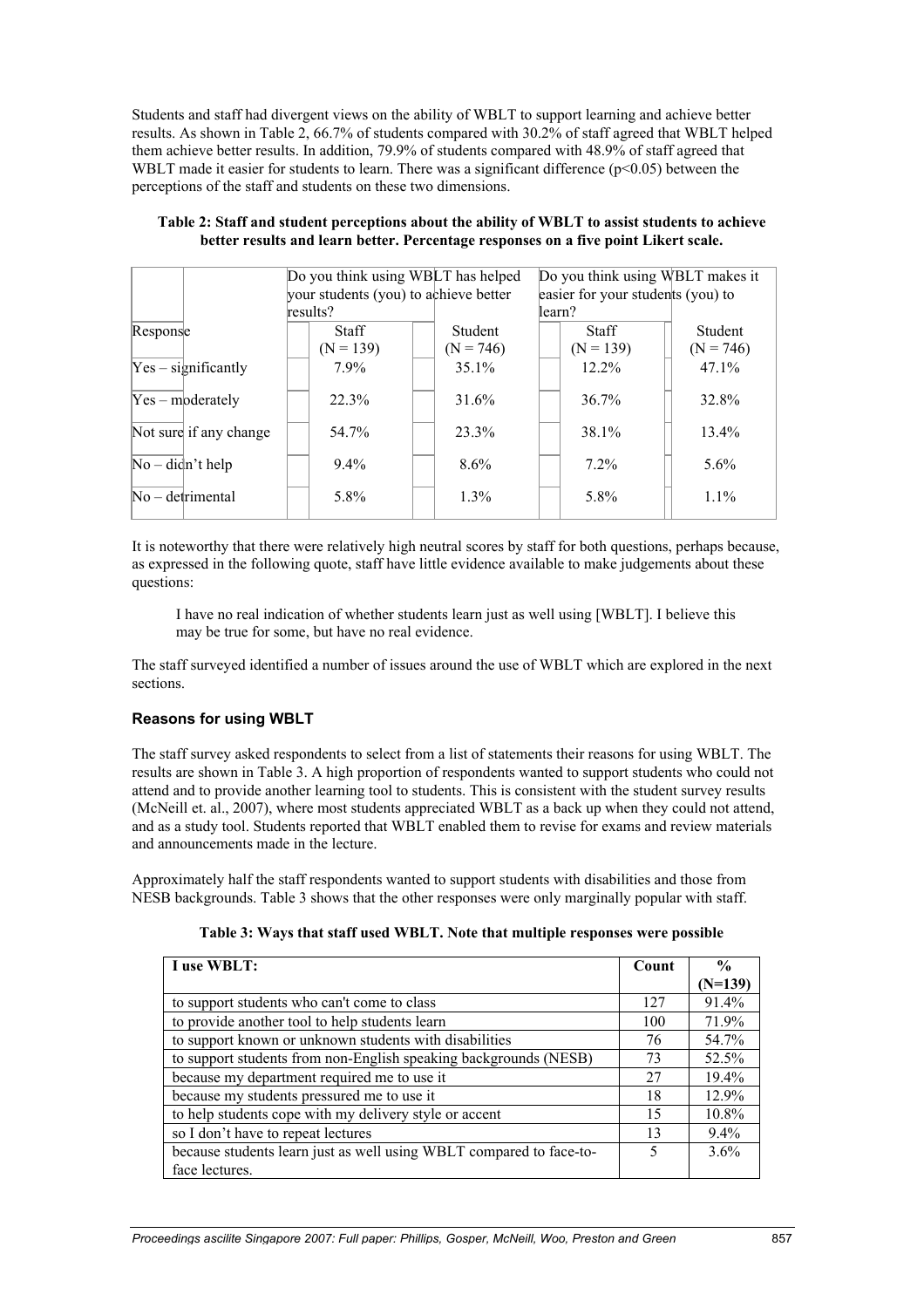The lowest rated item in Table 3 was that students could learn just as well using WBLT as face-to-face. Only five staff (3.6%) agreed with this statement, however students had a very different view. This was the second most popular student response, with 68.3% of the 331 student respondents agreeing (McNeill et. al., 2007).

The most common qualitative responses related to the first two items in Table 3. A number of comments expanded on use of WBLT to provide another tool for students to learn, e.g. allowing students to revise for exams, to revise complex ideas and to cater for different learning styles:

It allows students to review and add to their lecture notes points that they may have missed. It allows auditory learners to revise in a suitable way.

External (distance) students are recognised by staff as a distinct cohort who fall into the category of not being able to come to class. Of the 155 respondents to the staff survey, 84 taught a mixture of internal and external classes. The use of WBLT was seen as beneficial to these students particularly for:

- providing up-to-date information;<br>• processing a sense of belonging: at
- increasing a sense of belonging; and
- providing opportunities for interactions between staff and other students.

Whilst there is consistent support for WBLT in the choice they offer external students, there is concern that WBLT could be detrimental to internal students, as typified by this comment,

For internals I think it can help them to justify not coming to lectures. They think, "it's OK not to go, I'll listen to the iLecture later". I fear later never comes or comes too late and they cram for assessment. Externals, however, brilliant!

The data suggests that lecturers perceive differences in the benefits for internals and externals. It seems they recognise the benefits for external and part-time students, but are not sure of the benefits to oncampus students, and are concerned about lecture attendance trends.

#### **Lecture Attendance Trends**

Concerns about the impact of WBLT on student lecture attendance were identified prior to the commencement of this project and investigated in both students and staff. Table 3 indicated that many staff used WBLT *to support students who can't come to class* and those *with timetable clashes.* Many lecturers seem to understand the need of flexibility for their students, but were, nevertheless, concerned about decreases in lecture attendance.

The staff survey asked for agreement with the statement *Student attendance in my lecture has decreased as a result of using WBLT*. Just over half (55%) of the respondents felt that WBLT had resulted in decreased lecture attendance. However, 24% reported no difference, and 9% strongly disagreed that WBLT has impacted on lecture attendance. An explanation of these figures is problematic, with various factors impacting on them, including the changing student demographics, and the lecture attendance patterns of students prior to the introduction of WBLT. Subsequent sections attempt to unpack some of these issues.

While it seems clear that student attendance is low and arguably decreasing, it is not clear that WBLT are the cause of this. It is well recognised that students have increasing employment and lifestyle pressures which make it harder for them to engage as deeply in the university experience as those from previous decades (Maag, 2006; Massingham & Herrington, 2006). Earlier work has identified various reasons why students are unable to attend lectures, including timetable clashes, work commitments and disability, medical conditions or illness (Williams and Fardon, 2007).

Some of the qualitative responses recognised that decreases in lecture attendance had occurred prior to the introduction of WBLT. Others saw WBLT as a backup mechanism for students who were going to miss classes anyway, for example,

There has always been reasonable student drop-out in attendance at lectures during the semester. The advantage of [WBLT] is that you can be reasonably confident that most students will listen to the lectures at some time.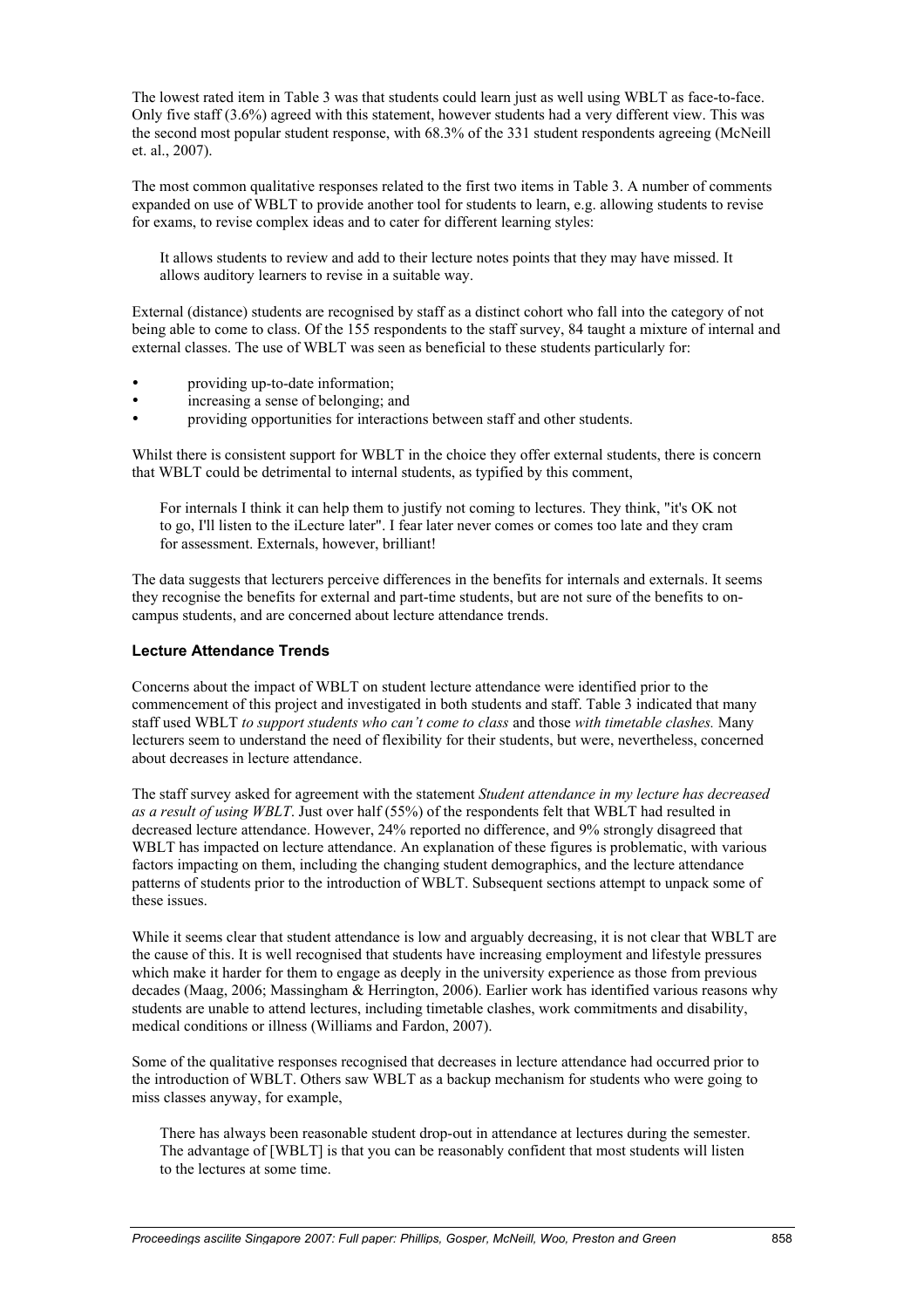Among the various reasons given for decreases in attendance, three comments pointed directly at WBLT as the cause. Others referred to the timing of the lecture (impending assessments or the time of the day) and competing commitments for students (McInnis & Hartley, 2002). However, a common perception was that WBLT encouraged students to give preference to other commitments because a backup was available, as typified by this comment:

Students seem slightly more willing to skip class when other pressures come up (eg, work) as they know they can catch up via the iLecture recording.

One free-form question asked for views about what students would miss if they did not attend face-toface lectures. Many respondents were concerned about students missing the group experience of being in a lecture where they can get to know and become intellectually engaged with other students and the lecturer. They also commented on non-verbal communication and the ability to ask questions, relating to the perceived one-way nature of web-based lecture technologies. The opportunity for students to ask questions *on the fly* was seen to be missed if students do not attend face-to-face lectures. It is not clear whether lecturers saw students asking questions in the lecture theatre as being a significantly better learning experience than if they ask them online, but many responses included some remarks about students missing the opportunity to ask questions.

The opportunity to ask questions and engage in discussion. In other words, I think they come to regard lectures as information transfer rather than as an intellectual engagement with ideas.

Some observed that if students do not attend lectures or listen to them regularly, they do not participate as much in other components of the course:

Students don't turn up to lectures (or listen to them) and rapidly fall behind. As they have not had face to face interaction in the lectures, they tend to be more withdrawing in the prac classes and/or are reluctant to ask questions.

Another interaction issue raised by lecturers as a result of dropping attendance is that they are unable to gauge students' understanding, for example,

I have not changed the way I communicate with the students I see, but feel that I do not see the same proportion of them as previously and have no way of monitoring how that has effected them. It has certainly influenced my confidence that I am meeting my students' needs, and raised great uncertainty as to how to address that....

Some lecturers have begun feeling that their good intentions of providing WBLT for students may be abused. The following quote summarises the types of concerns and struggles that have come through in several responses:

They deliberately organise other commitments knowing that their university commitments can be fulfilled by listening to i-lecture. I am lucky to get 40% attendance at class...What is worse, many of them now work close to full time so the time and energy they have available is limited. There is a clear trend of students just doing what they need to pass the unit, and not really interested in engaging with the subject or me as teacher. I-lecture encourages this passive approach to learning, and also fuels a perception that these students can 'do it all'… As such I have decided I will no longer be i-lecturing my elective subjects.

Boycotting WBLT was one strategy identified for addressing falling lecture attendance. Others were to make attendance compulsory or warn students of the disadvantages of not attending. One interviewee had recently implemented a roll to record student attendance and assigned participation marks for attending **lectures** 

Focusing on attendance and developing compliance oriented strategies is one response, but it does not address the fundamental issue of why should students come to lectures if they perceive they learn as well from the technology. This begs the question of what is the role of lectures? If lecture attendance is important to the delivery of the curriculum then what strategies can be put in place to enhance the lecture experience, and are there contexts where WBLT may not be appropriate?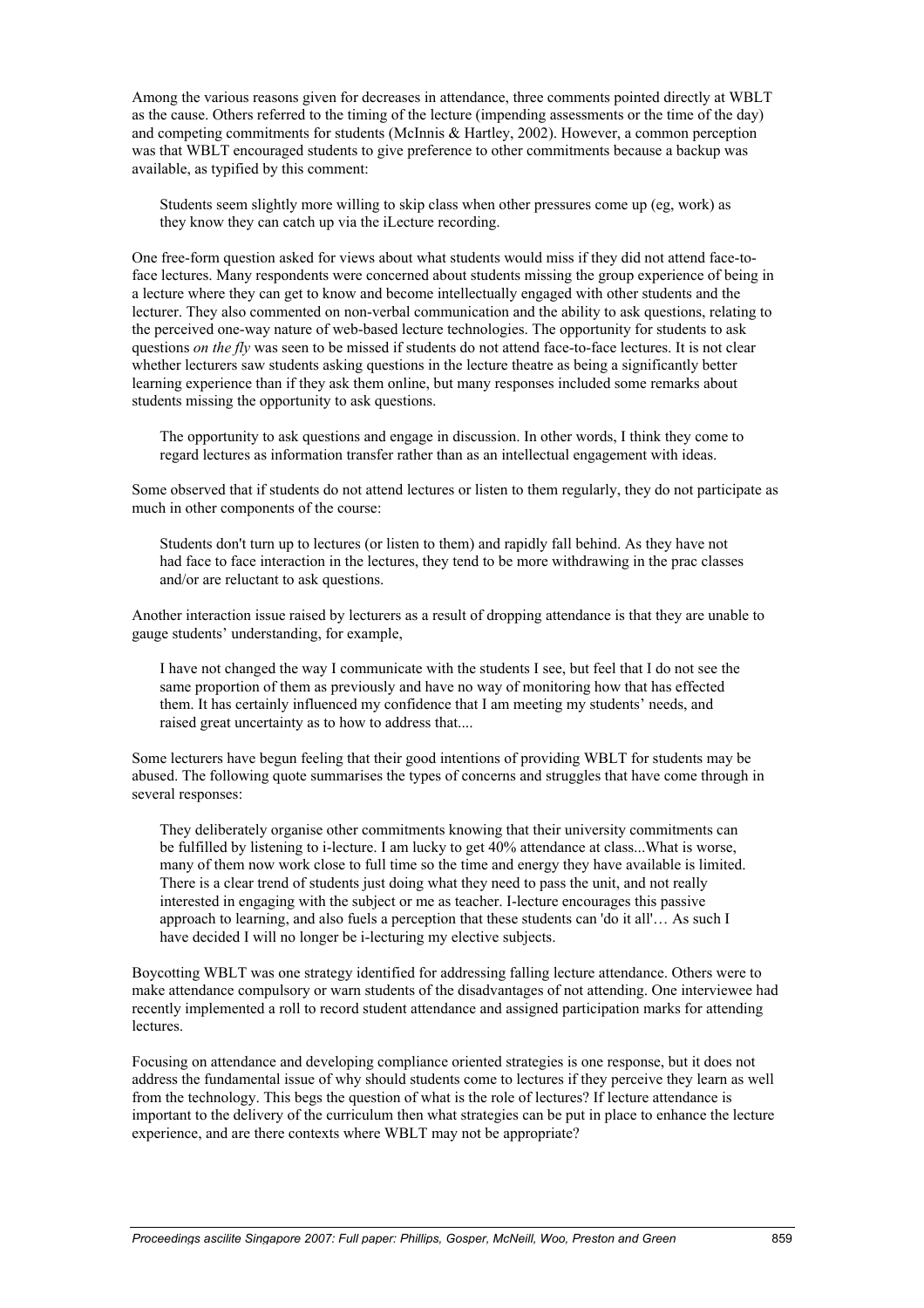#### **The lecture experience**

The staff survey asked people to respond to several statements related to the role of lectures in their teaching. Two responses were requested (see Table 4): firstly about how they perceived lectures in their teaching and the secondly whether the use of WBLT changed (enhanced or reduced) their ability to do these things in lectures.

| Role of lecture in teaching                         | I use the lecture | <b>WBLT</b> has enhanced |
|-----------------------------------------------------|-------------------|--------------------------|
| $(N=141)$                                           | to                | my ability to            |
| inspire and motivate my students                    | $1.36(95.7\%)$    | $3.11(29.8\%)$           |
| build a conceptual framework with students          | $1.48(94.3\%)$    | $2.79(34.0\%)$           |
| establish a connection between me and my students   | $1.50(93.6\%)$    | $3.36(27.0\%)$           |
| make use of visual aids, video, or other props to   | $1.56(92.2\%)$    | $3.24(29.1\%)$           |
| explain the content                                 |                   |                          |
| provide a structured experience of the unit content | $1.76(89.4\%)$    | $2.64(43.3\%)$           |
| make announcements to keep students up to date with | $1.81(80.9\%)$    | $2.52(46.8\%)$           |
| events and course administration                    |                   |                          |
| impart a lot of information related to the subject  | $1.91(82.3\%)$    | $2.55(47.5\%)$           |
| gauge students' understandings and then respond     | $2.24(68.8\%)$    | $3.51(12.8\%)$           |
| accordingly on-the-fly                              |                   |                          |
| demonstrate processes and/or procedures             | $2.26(67.4\%)$    | $3.04(20.6\%)$           |
| provide group feedback to students                  | $2.61(53.9\%)$    | $2.99(20.6\%)$           |
| provide a routine for my students                   | $2.81(38.3\%)$    | $3.17(15.6\%)$           |

### **Table 4. Role of lectures in teaching and WBLT's impact on this.**

Two five point Likert scales were used; 1 = strongly agree to 5= strongly disagree and 1=strongly enhanced to  $5 =$  strongly reduced. Mean scores are listed, with percentage of 'agree' responses in parentheses.

There was a high level of agreement with the first seven items in Table 4 relating to the role of lectures: to inspire and motivate, build conceptual framework, establish connection, make use of visual aids and unit structure. However, when asked whether WBLT had enhanced or reduced the ability to do these things in lectures, the results were neutral (means between 2.52 and 3.51 on the five point scale). The percentage of respondents in agreement indicates that few staff felt that WBLT enhanced the student learning experience, but a similarly small number of people felt that it was detrimental.

A further question asked how WBLT might affect lecturing styles. Multiple responses were possible to a range of options. Approximately half (70) of the 139 responses indicated that they had become more aware of their spontaneous comments in lectures. In addition, 60 and 51 people, respectively, reported no significant change to lecturing style or what was done in lectures. Approximately a third have adjusted their activities in lectures to cater for students who aren't present, but a third also reported reducing their movement in the lecture theatre and reducing the use of multimedia content due to copyright restrictions. Thirty-six reported listening to their lectures to improve their performance. While some lecturers attempted to make lectures more interactive, thus making it better for those who attend and less meaningful to those who rely on listening, 12 said they had adopted a more didactic style of lecturing.

Qualitative comments expanded on some of these issues. The most common changes cited by respondents were to explain themselves more and to repeat students' questions when they are being recorded, for the benefit of non-attending students. Some lecturers did not mind doing so whilst others found that it *"tends to kill the snappiness of lecturing a bit".* Reduced attendance at lectures was also reported as reducing the dynamism of Lectures.

In the open-ended comments, some respondents explained that they chose not to change their lecturing style or what they did in lectures because they see that internal students have the responsibility to attend lectures. They also felt that adjusting for non-attending students would degrade the lecture experience for internal students. As examples:

As 90% of my students are registered as being able to come to lectures, I continue to lecture in the style that is best suited for face-to-face attendance. The fact that they progressively turn solely to iLecture for the notes during the semester, I think is a shame, but their choice.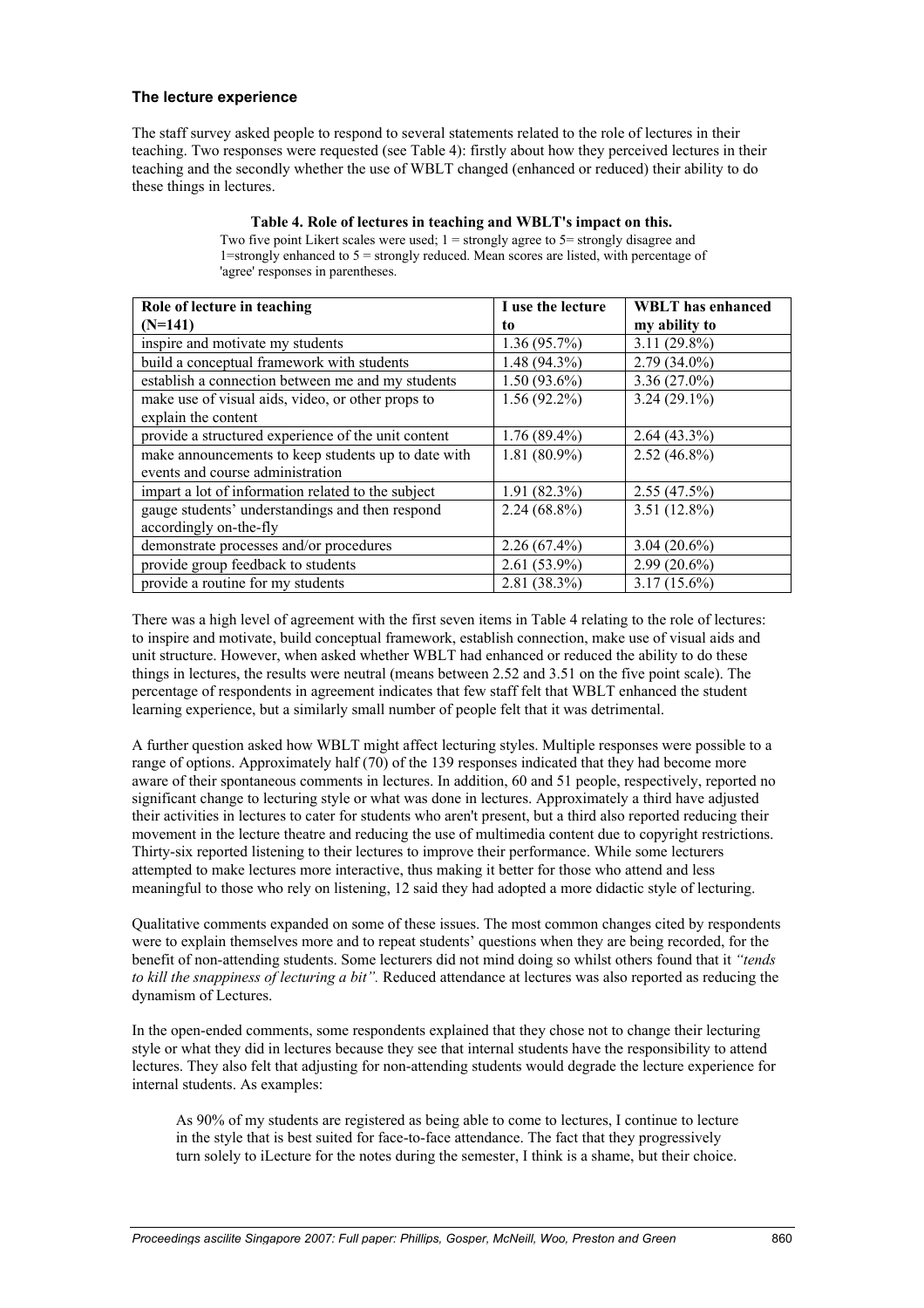On the other hand, there is evidence of a lecturer taking advantage of a combination of technologies to bring together the previously separate cohorts of external and on-campus students in his unit. This lecturer explicitly addressed external students in his lectures, and found that external students would be discussing his lectures in the online forum one hour after he had delivered it. In fact, the external students and internal students were able to participate in the online discussion as a single community through the timely delivery of lectures and the support of a discussion forum,

I think [the] internal/ external divide is much less than it used to be.

#### **Contextual issues**

The staff survey identified various contexts where WBLT were considered to be inappropriate. Some respondents answered that they would use WBLT for all classes. However, many respondents felt that WBLT were not appropriate for interactive and small classes, which required students to engage in discussion. Some lecturers expressed concern that offering the option of simply listening to them sends a wrong message to students:

A class where discussion is a core activity does not record well on WBLT. I wouldn't use it in seminar classes because students seem to assume if there is ilecture, that means passive engagement with the unit is ok

The use of WBLT was also questioned in learning situations where students need to present or learn embodied skills, such as presentation or practical skills:

[For] some of the hands on practical sessions I cannot use ilecture because we take the students outside and engage in activities that would be meaningless to listen to...

The confidentiality of students' comments in discussions was also raised as a concern for some lecturers when considering the use of WBLT, especially in areas where the content is sensitive, e.g. victimisation. In one case, the lecturer required the students to be present to offer immediate counselling if students display signs of distress. This was not possible when the students are sitting at home listening to the lecture in isolation.

Due to copyright restrictions, some lecturers indicated they would not use WBLT in classes where copyrighted multimedia material is essential to students' understanding, for example, films.

The four participating universities offer different types of WBLT; 77.4% of staff respondents were from the two universities (Murdoch and Macquarie) offering only audio recordings, with the option of downloading visuals. At Flinders and Newcastle, full audio and video capture is available. Correspondingly, some Macquarie and Murdoch lecturers indicated they would not use WBLT in lectures which involve demonstration of procedures cannot be adequately captured, for example mathematics.

In summary, staff understood that WBLT were not appropriate in all cases. Some staff also indicated that the use of WBLT will impact on the design of the curriculum, and the role of lectures and lecturing styles need to be reviewed prior to the introduction of WBLT to maximise learning opportunities for students.

#### **Adapting the curriculum**

Decisions about whether and how to use WBLT will depend on a range of factors including discipline, aims and outcomes, the nature of the content, teaching methods and student profile. However, there is little evidence to suggest that the curriculum itself has been changed by the users of WBLT.

To explore this issue, respondents were asked whether they had changed the structure of their units (e.g. activities, assessment, feedback, use of online technologies) as a result of the introduction of WBLT. Seventy-five percent (75%) answered No to this question.

Although some lecturers realised that certain curriculum designs didn't suit the use of the technologies, the solution was identified as omitting WBLT rather than redesigning the curriculum. For example,

If we were to adopt it in our pregraduation "capstone" classes, we would have to rethink some of our pedagogy. These classes, designed to prepare students for their post-graduation options, currently incorporate live class presentations by students and interaction for which actual bodily presence is essential.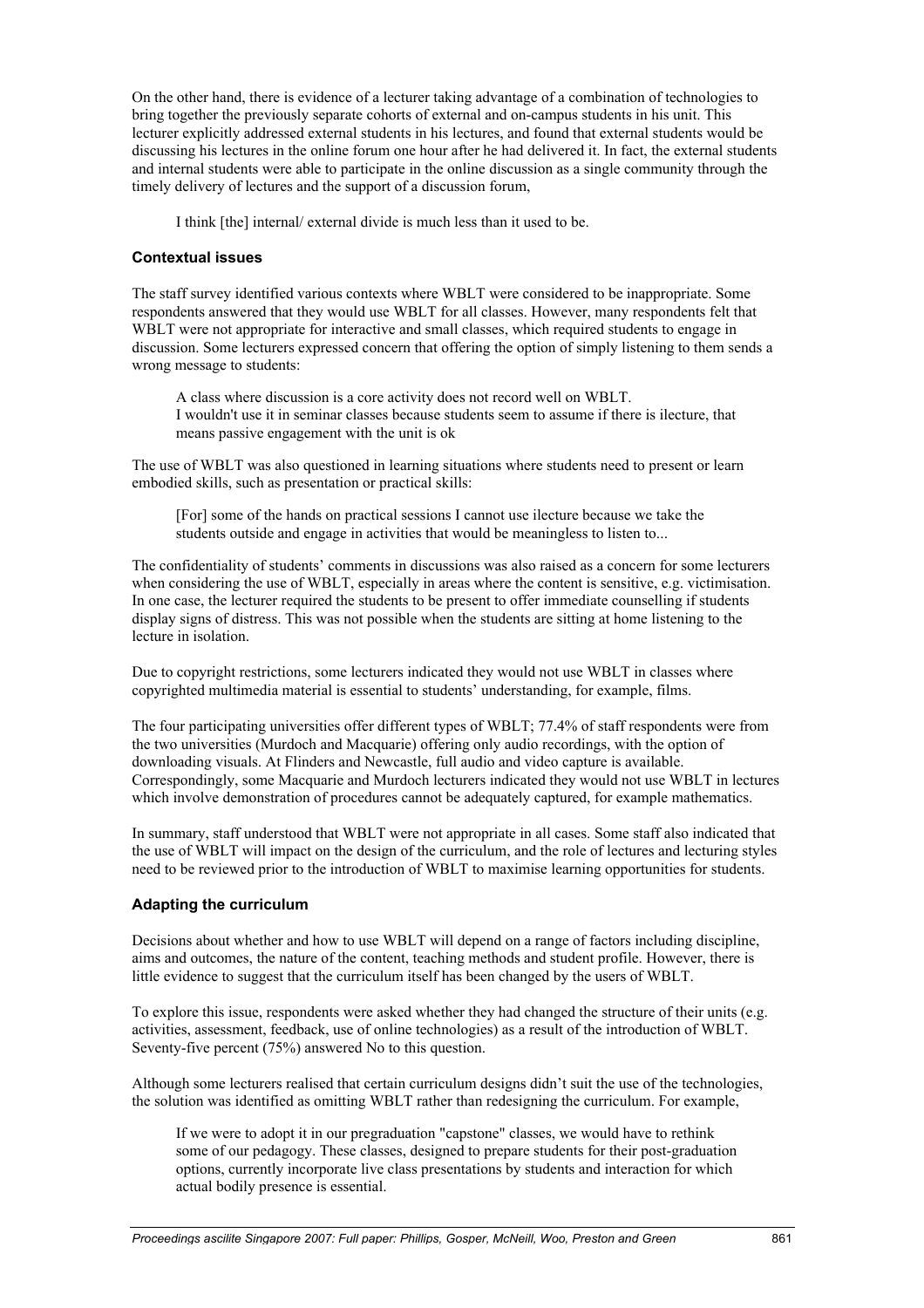Of the 25% of the respondents who had restructured their unit, some had increased the emphasis on online communication and activities. These lecturers acknowledged that some students cannot regularly come on campus, and use online communications and activities to stay connected with them. One lecturer reported rethinking a new form of internal student who does not attend campus:

We are now pioneering off-campus tutorials for students who access lectures via videorecording. These students in principle may never need to visit campus, though they are still formally internal and not external students.

Some lecturers reported that they communicate with their students online more often, although it is difficult to tell whether this is due to WBLT or simply as a general trend of online education. They use emails and discussion boards for both internal and external students. Interactions and communication for external students have particularly been improved:

Contact with the external students is much improved, as most access the lecture soon after its actual delivery. Feedback and discussion of topics is much improved

Others found that students ask more questions, possibly indicating more engagement with the material:

Seem to get a few more requests for clarification - it seems to increase the ability of those students who listen to the recordings to reflect on the material

However, some staff indicated that improved interaction came at a cost to workload and equated flexibility for students with duplicated administration for lecturers:

… through WebCT, the communication has increased enormously through the bulletin board and via email communication in particular; which is positive from a pedagogical perspective and disastrous from a workload perspective! Well, since some people may choose not to be there, I have had to use email for

administrative things to make sure the message gets across properly.

Other lecturers have adopted formative assessment approaches to promote engagement with the curriculum.

… we have required that the students submit progress tasks, to attempt to make sure they actually are keeping up with the work in the unit.

In summary, some staff seem to be designing effective learning environments which meet the needs of their students, but they are a minority.

# **Conclusion**

Our previous work (Gosper et. al. 2007; McNeill et. al., 2007) has shown that students are largely positive about the effectiveness of WBLT in assisting their studies. Students both required and appreciated more flexible ways of studying. This paper has investigated staff perceptions about WBLT. Staff perceptions were significantly less positive about the overall experience of WBLT, and their ability to support student learning, although staff reported that they lacked evidence about this. Staff agreed with students that WBLT could support students who cannot attend lectures for a range of reasons. They also saw WBLT as a useful tool to engage external students in a richer learning environment.

Staff were concerned about falling lecture attendance, and the impact of WBLT on this. They were concerned that students were not engaging with their coursework, were delaying listening to lecture recordings and had reduced their opportunities for social learning in class. While our research to date has uncovered issues and concerns, future research is needed to explore their validity. This paper has explored strategies that staff have adopted to retain engagement with their students. These ranged from mechanisms to enforce attendance, to modification of lecturing styles, to (in a small number of cases) adapting the unit curriculum.

What is clear also from the findings is that, while many staff recognise the limitations of WBLT and are concerned about the impact these technologies have on learning, they have been addressing these issues by attempting to maintain the status quo, by re-emphasising the importance of lectures and the need for students to attend them, rather than restructuring the curriculum to best achieve desired learning outcomes in the context of the reality of most students' lives. Deeper thought is needed about the role of lectures to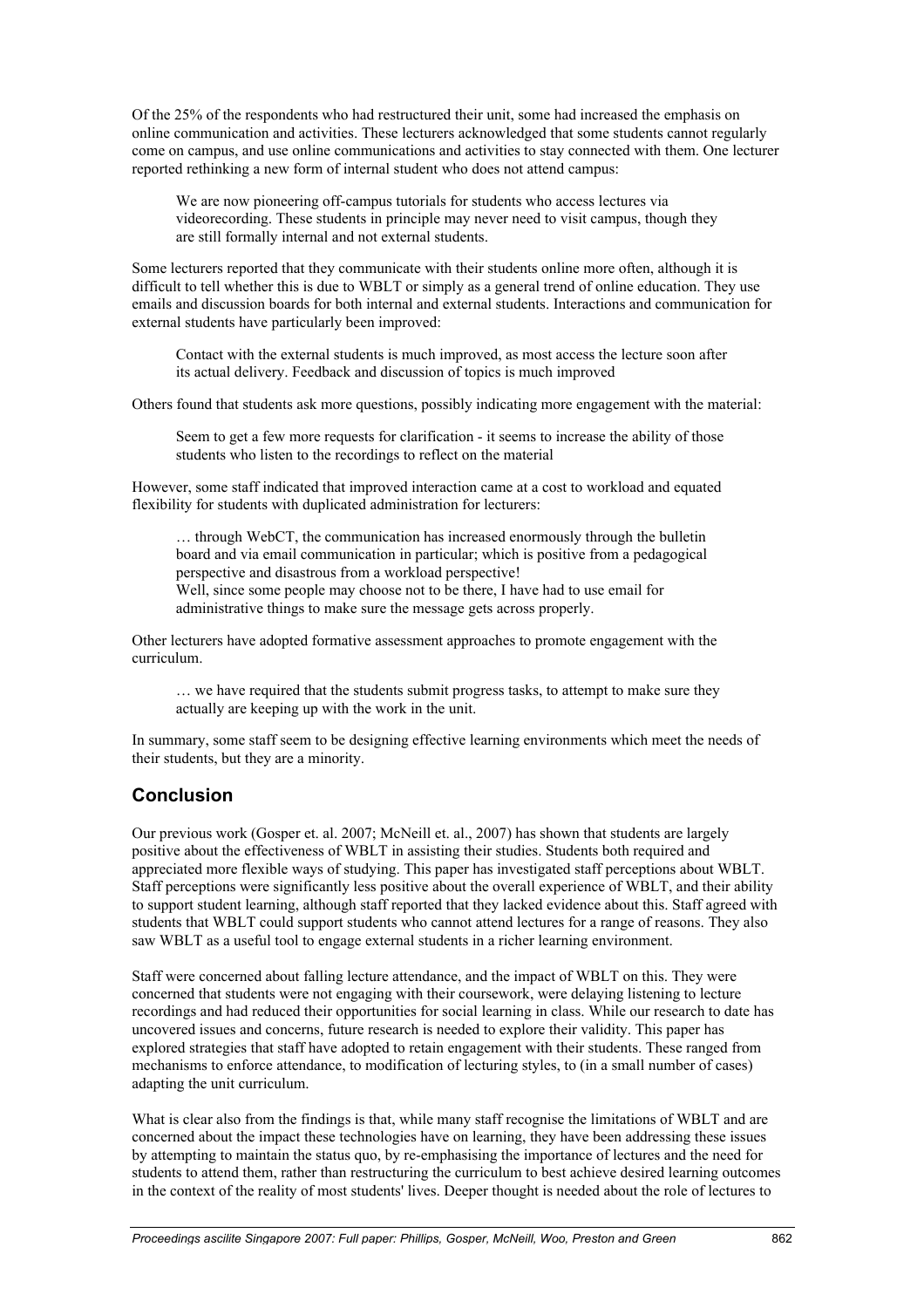meet the learning needs of students. Rather than focussing on the lecture, it may be more appropriate to consider the learning outcomes of students and how best to provide stimulating and engaging learning environments and experiences for students. Indeed we found that staff who have restructured their units to accommodate the changing needs of their students (for example, through increased use of online communication activities to replace physical attendance) have had more positive experiences with WBLT.

Further analysis of existing data will be carried out to investigate some of the unresolved issues reported here, for example more exploration of the discrepancies between staff and student perceptions about the benefits of WBLT. In addition, specific developmental and investigative case studies are being carried out to explore some of the results of this research in more detail.

# **Acknowledgements**

Support for this publication has been provided by The Carrick Institute for Learning and Teaching in Higher Education Ltd, an initiative of the Australian Government Department of Education, Science and Training. The views expressed in this publication do not necessarily reflect the views of The Carrick Institute for Learning and Teaching in Higher Education.

## **References**

- Anderson, M. J. (2006). Degree of fit: University students in paid employment, service delivery and technology. Australasian Journal of Educational Technology, 22(1), 88-103. [Online] Available at http://www.ascilite.org.au/ajet/ajet22/res/anderson.html.
- Australian Vice-Chancellors' Committee. (2001). Key Statistics on Higher Education. [Online] Available at http://www.avcc.edu.au/policies\_activities/resource\_analysis/key\_stats/kstats.htm.
- Australian Vice-Chancellors' Committee. (2007) Australian University Student Finances 2006. [Online] Available at http://www.cshe.unimelb.edu.au/pdfs/StudentFinances2006.pdf
- Creswell. (2003). Research design: Qualitative, quantitative and mixed methods approaches. Thousand Oaks, CA.
- Donnan, P., Kiley, M., & McCormack, C. (2004). *Lecture Streaming: Getting the pedagogy right.* Paper presented at the OLT 2004, Queenland, Australia. [Online] Available at
- https://olt.qut.edu.au/udf/OLT2004/index.cfm?fa=getFile&rNum=1586484.
- Fardon, M. (2003) Internet streaming of lectures; a matter of style. Retrieved March 22, 2007, from www.lectopia.uwa.edu.au/misc/Fardon\_Matter Of Style.pdf.
- Gosper, M., McNeill, M., Woo, K., Phillips, R., Preston, G., & Green, D. (2007). *Web-based Lecture Recording Technologies: Do Students Learn From Them?* Paper presented at the Educause Australasia 2007, Melbourne. [Online] Available at

http://www.cpd.mq.edu.au/teaching/wblt/dissemination.htm.

- Lectopia. (2007). *Licensing*. Retrieved Mar 22, 2007, from http://ilectures.uwa.edu.au/licensing.lasso
- Maag, M. (2006). *iPod, uPod? An emerging mobile learning tool in nursing education and students' satisfaction*. In L. Markauskaite & P. Goodyear & P. Reimann (Eds.), Australasian Society for Computers in Learning in Tertiary Education (ASCILITE) Conference. Sydney, Australia. [Online] Available at http://www.ascilite.org.au/conferences/sydney06/proceeding/pdf\_papers/p92.pdf.
- Massingham, P., & Herrington, T. (2006). Does Attendance Matter? An Examination of Student Attitudes, Participation, Performane and Attendance? *Journal of University Teaching and Learning Practice, 3*(2) [Online] Available at http://jutlp.uow.edu.au/2006\_v03\_i02/pdf/massingham\_008.pdf.
- McElroy, J., & Blount, Y. (2006). *You, me and iLecture*. In L. Markauskaite & P. Goodyear & P. Reimann (Eds.), Australasian Society for Computers in Learning in Tertiary Education (ASCILITE) Conference (pp. 549-558). Sydney, Australia. [Online] Available at http://www.ascilite.org.au/conferences/sydney06/proceeding/pdf\_papers/p87.pdf.
- McInnis, C., & Hartley, R. (2002). *Managing Study and Work: The impact of full-time study and paid work on the undergraduate experience in Australian universities*. Department of Education, Science and Training, Commonwealth of Australia. [Online] Available at http://www.dest.gov.au/highered/eippubs/eip02\_6/eip02\_6.pdf.
- McNeill, M., Woo, K., Gosper, M., Phillips, R., Preston, G., & Green, D. (2007). *Using web-based lecture technologies - advice from students.* Paper presented at the HERDSA, Adelaide. [Online] Available at http://www.cpd.mq.edu.au/teaching/wblt/dissemination.htm.
- Phillips, R. A. (2005). *Challenging the Primacy of Lectures: the Dissonance between Theory and Practice in University Teaching.* Journal of University Teaching and Learning Practice, 2(1), 1. [Online] Available at http://jutlp.uow.edu.au/2005\_v02\_i01/phillips003.html.